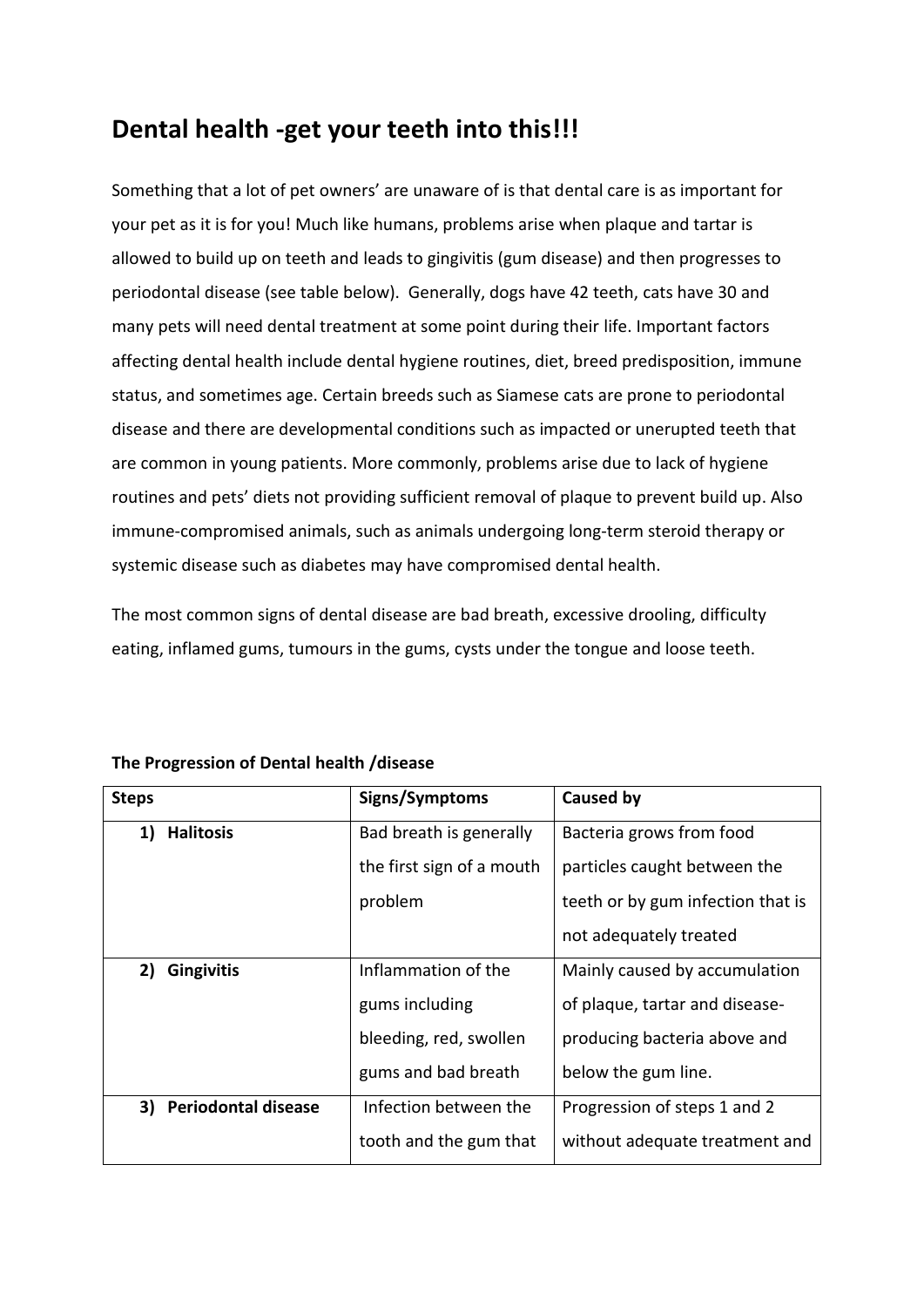| results in the inability to | can result in the spread of        |
|-----------------------------|------------------------------------|
| eat properly, bad           | infection to the rest of the body. |
| breath, loose teeth,        |                                    |
| sneezing and nasal          |                                    |
| discharge.                  |                                    |

Oral abscesses, ulcers and tumours may also be involved in undermining the dental health of a pet therefore it is vital once the first signs are spotted that the pet receives a detailed dental examination from their vet.

A veterinary dental examination of a pet may include the following, obviously depending on the willingness of the patient to co operate:-

- Initial check of the symmetry of the head as asymmetry may indicate tooth abscess, tumours, external infections, bone disorders
- Palpation of lymph nodes and salivary glands to see if enlarged or any obvious changes to indicate infections etc
- Note any odour coming from animals oral cavity and differentiate if it is coming from the airway, oesophagus or stomach
- Check for obvious foreign bodies or food remnants
- Check of gums and teeth for inflammation, common changes and stability
- Check for any other symptoms that may suggest underlying systemic disease or viral disease

## **Treatments**

In the majority of cases, treatment of any pet's dental problem is similar to human dental treatment except that a general anaesthetic is required in order to fully assess the severity of dental disease and to perform basic treatment. Basic treatment normally involves gingival probing (assessing the depth of the gum pockets to ensure gingival health), check for cavities/extractions etc and the dental scaling and polishing of the teeth (similar to human dental cleaning).